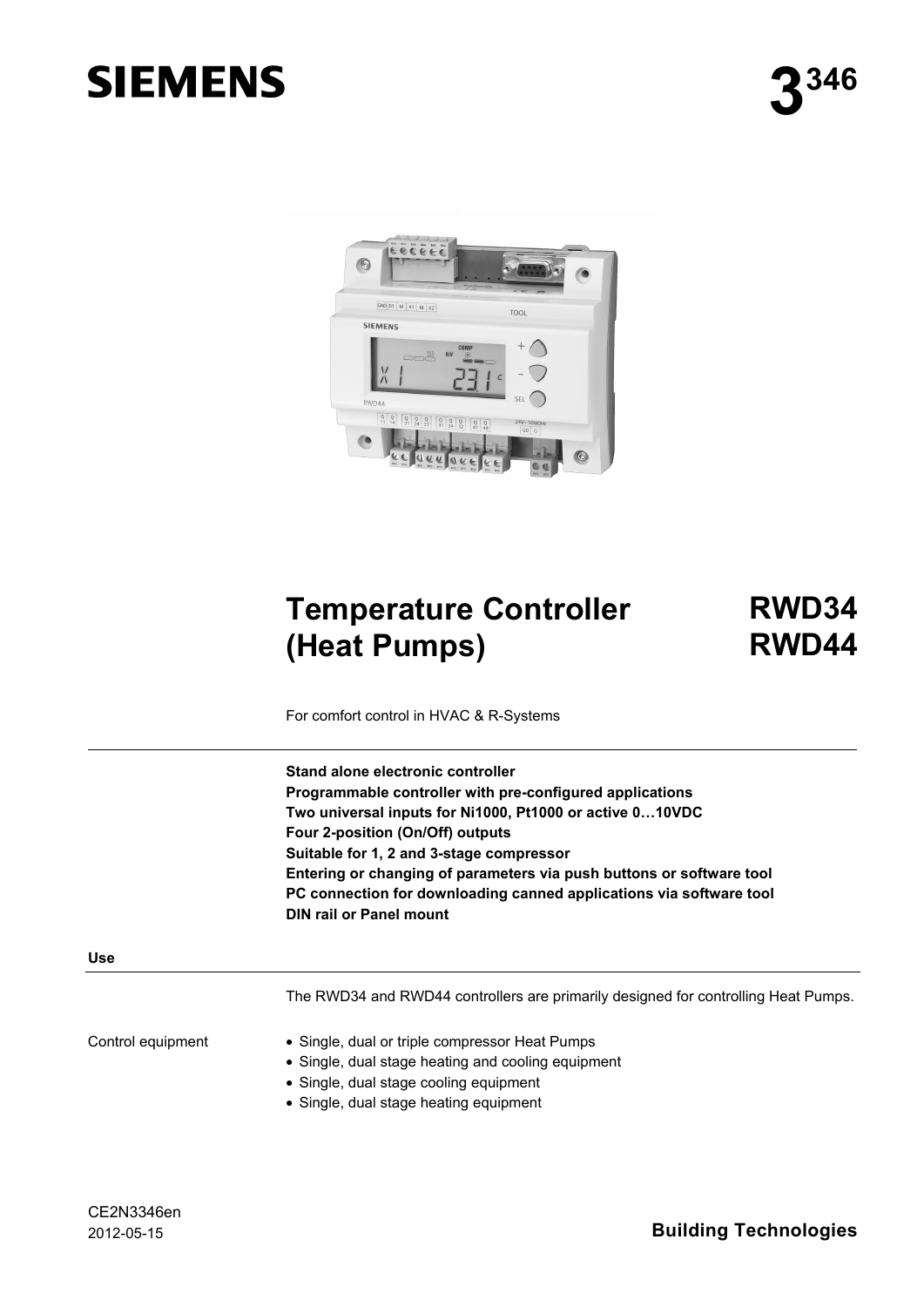- Controller
- − Stand alone controller with four 2-pos (On/Off) outputs.
- Universal input X1 for the main temperature sensor.
- Universal input X2 for the following auxiliary functions.
- − On/Off (Standby)
- − Remote setting unit
- − Alarm
- − Filter Alarm
- − Setpoint compensation
- − Averaging sensor
- − Winter/Summer setpoint changeover
- − Sensor select
- − Active input
- Digital input D1 for the following functions.
- − Day/night change over setpoint
- − On/Off (Standby)
- − Alarm
- − Filter Alarm

#### **Controller type**

| Input  |         | Outputs | Supply Voltage | Type  |
|--------|---------|---------|----------------|-------|
| Analog | Digital | Digital |                |       |
|        |         |         | <b>AC 230V</b> | RWD34 |
|        |         |         | <b>AC 24V</b>  | RWD44 |

#### **Accessories**

| Name                                            | Tvpe                         |
|-------------------------------------------------|------------------------------|
| Protective single enclosure for wall mounting   | ARG62.21                     |
| Protective multiple enclosure for wall mounting | ARG62.22                     |
| Time Clock                                      | <b>SEH62.1</b>               |
| Transformer                                     | <b>SEM62.1 &amp; SEM62.2</b> |
|                                                 |                              |

#### **Equipment combinations**

The following units can be connected to RWD34/44 controllers.

| <b>Units</b>                                    | Product type      |
|-------------------------------------------------|-------------------|
| Sensors with Ni1000 temperature sensing element | QAA24, QAM2120,   |
|                                                 | QAE2120 or FGT-   |
|                                                 | PT1000            |
| Sensors with PT1000 temperature sensing element | QAA2012           |
| Sensors with DC010V measuring signal            | QAA2061 or        |
|                                                 | QAA2061D          |
| Room temperature sensor with setpoint adjuster  | QAA25 or QAA25/AP |
| Remote setpoint adjuster                        | BSG21.2 or BSG61  |
| Other equipment with 2 position inputs          |                   |
| Examples: compressors, electric heaters, fans   |                   |
|                                                 |                   |

Other combinations with third party units are possible, provided input and output specifications match the controller.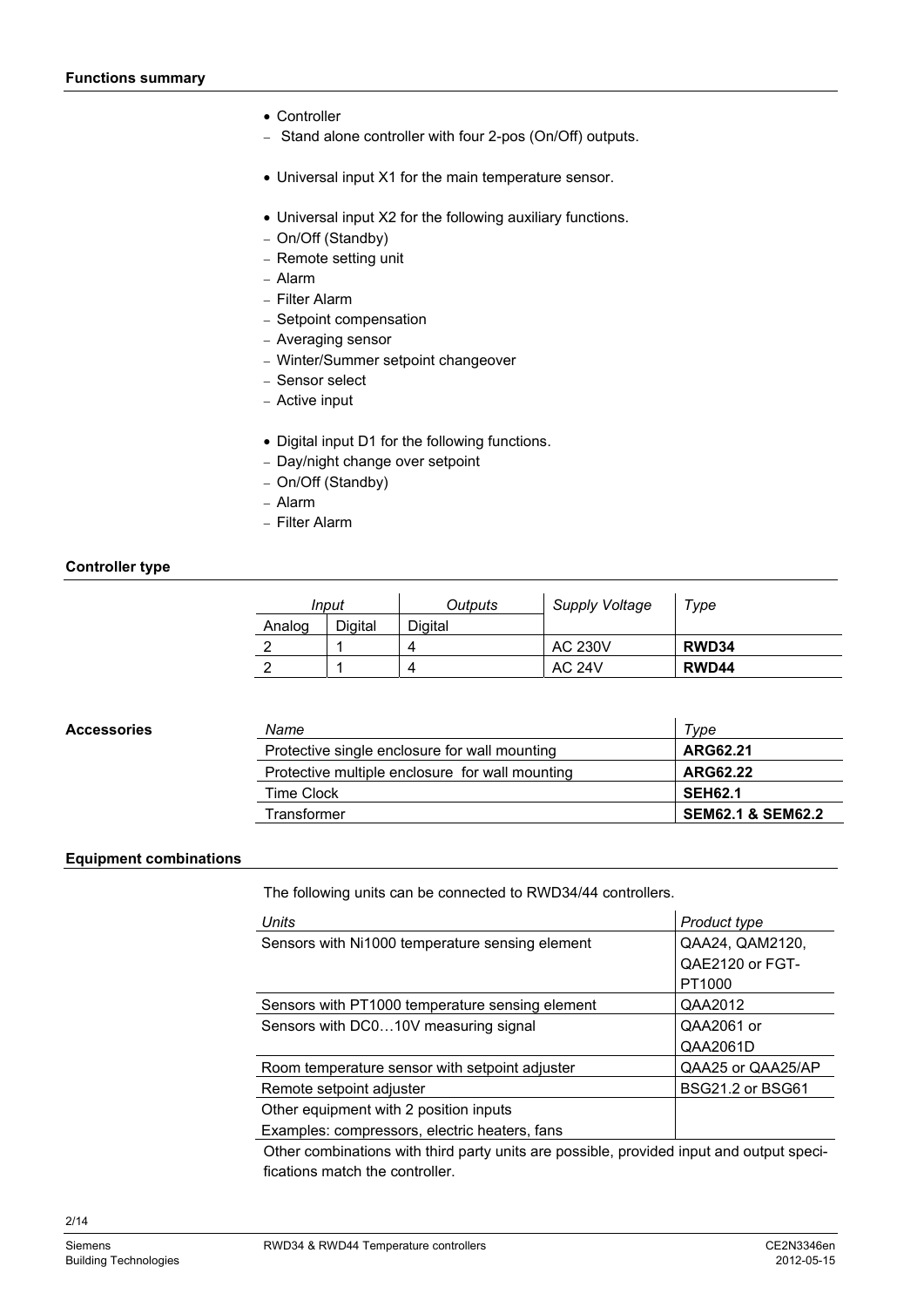#### **Functions**

Main Function

The RWD34 and RWD44 controllers execute primary and auxiliary functions. The X1 input detects the actual temperature and compares it with the setpoints. Depending on the deviation, the controller acts with its output to achieve the desired setpoints.

The controller has standard pre-configured applications. For application numbers refer to page 14 or the commissioning guide. Applications

**Outputs** 

The outputs Q are configured as per application type.

2-stage heating and cooling Applications #10…#19



3-stage compressor with reversing valve on cooling. Applications #20..#29



3-stage compressor with reversing valve on heating Applications #30..#39



Reversing valve (RV)

Reversing valve can be energised on cooling or heating demand. It depends on the internal equipment circuitry. The reversing valve can be set to switch ON or OFF during no demand as shown on the above diagrams.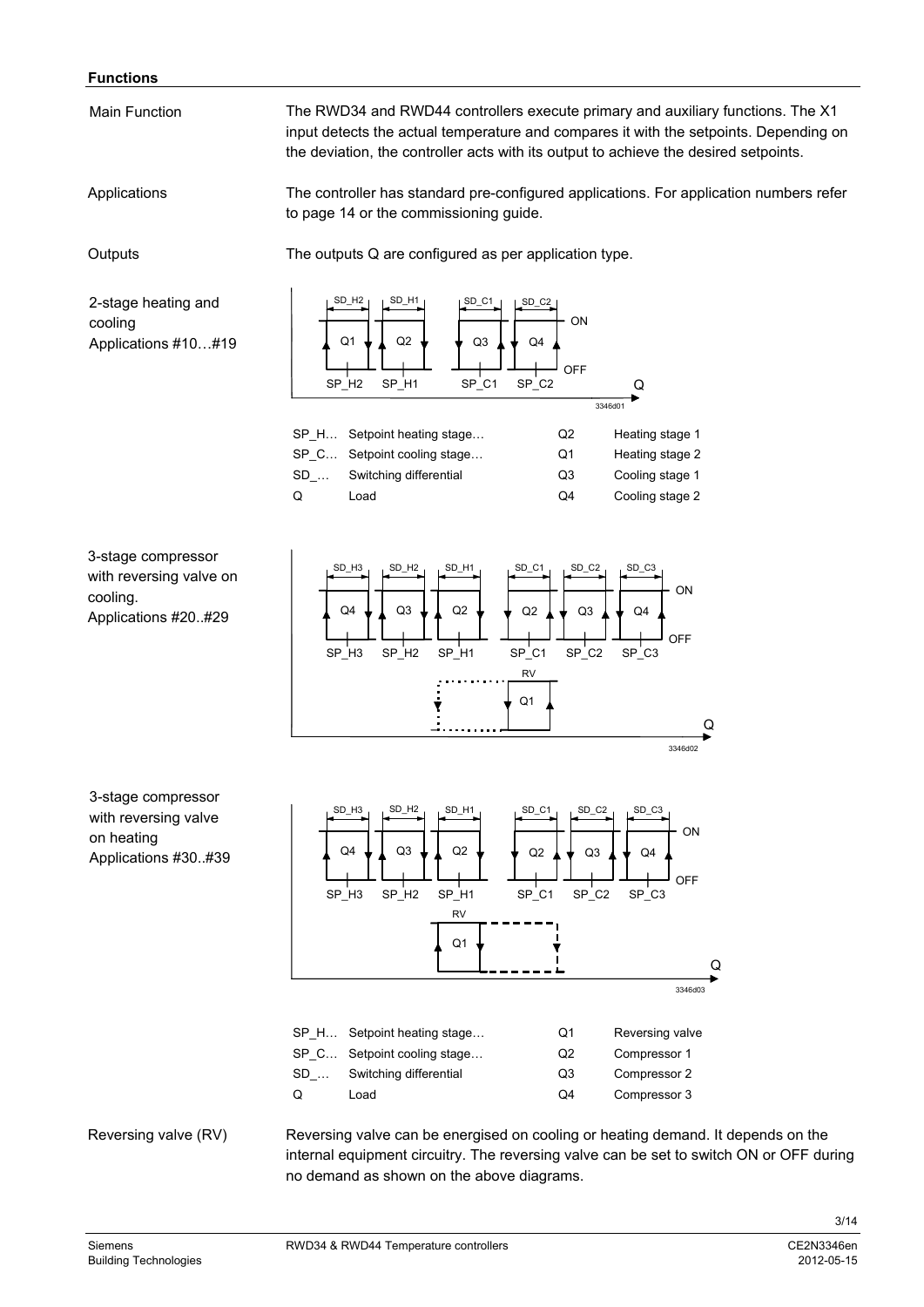Q2, Q3, Q4 outputs response to cooling and heating demand. The controller can be configured for single, dual or triple stage compressor. Compressor Outputs

Delay functions

In order to prevent the equipment form switching on/off frequently, the controller has adjustable time delays for the Q outputs.

| Delay                                                                   | Range         |
|-------------------------------------------------------------------------|---------------|
| Minimum On time (Q., stay on)                                           | $04096$ sec   |
| Minimum Off time (Q. stay off)                                          | $04096$ sec   |
| Inter-stage delay (stage $1 \Rightarrow$ stage $2 \Rightarrow$ stage 3) | $04096$ sec   |
| Changeover delay (heating $\Leftrightarrow$ cooling)                    | $04096$ sec   |
| Winter $\Leftrightarrow$ Summer Setpoint changeover                     | 23Hours 59min |

#### **Applications**

#### Example

Room temperature control with a 3-stage compressor

- X1 Room temperature
- Q1 Reversing valve
- Q2 Compressor 1
- Q3 Compressor 2
- Q4 Compressor 3



### **Auxiliary and digital functions**

Remote setting unit

Standby  $\bigcirc$ 

Standby operation is enabled by closing (via time clock, switch) the universal input X2−M or digital input D1−GND. When controller in standby mode, the output relays are inactive. If X2 is used as standby then D1 can be set as a

filter alarm or an alarm.

A remote setpoint transmitter (BSG21) or an integrated sensor with setpoint (QAA25/AP), connected to X2 enables remote adjustment.







4/14

Heating stage 1 is the remote setpoint and the reference setpoint. A Shift setpoint ( $\Delta$ ) is set

between the stages.

Example: 2 stage compressor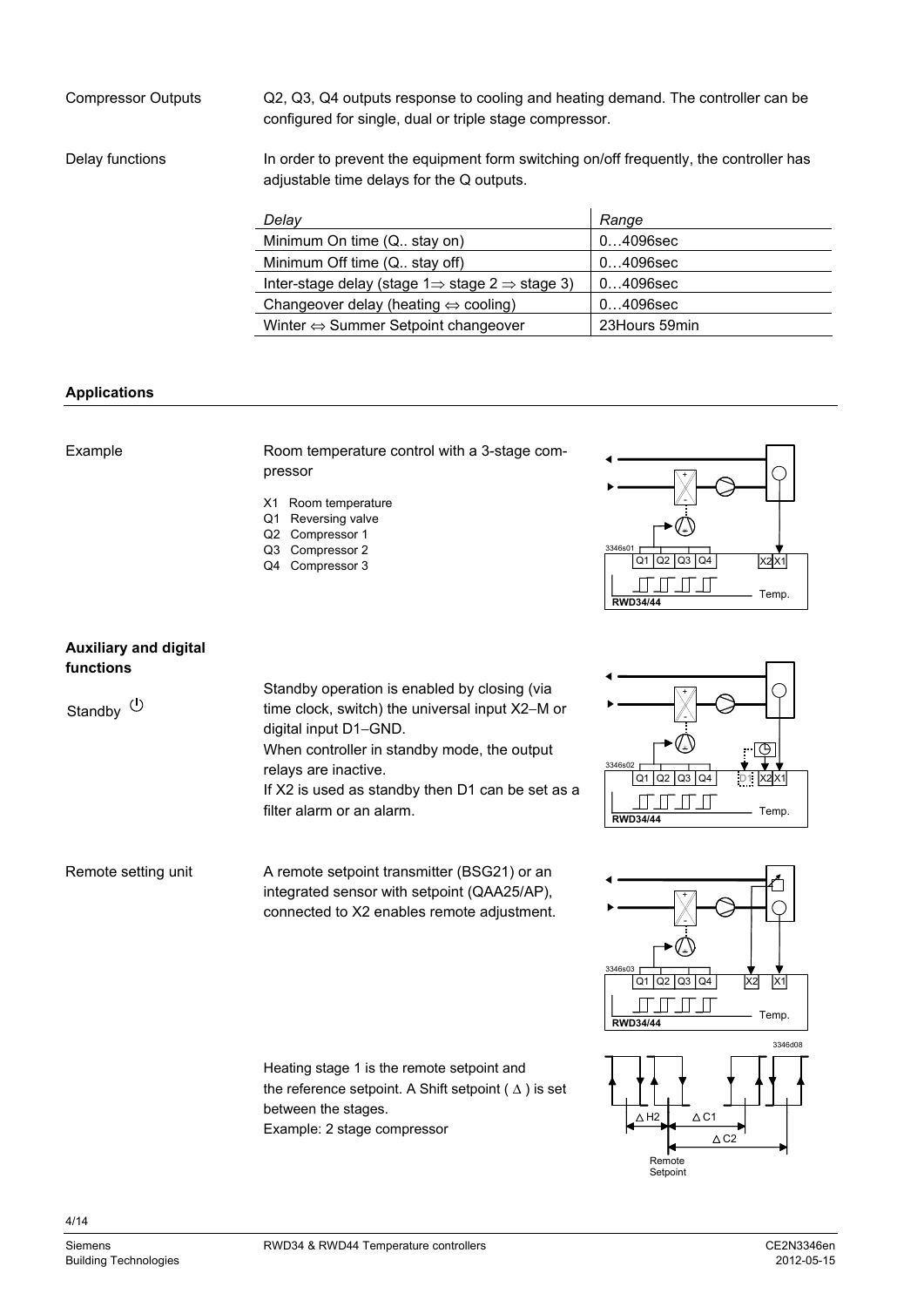| Alarm                                     | A switch contact between X2–M or D1–GND is<br>used to enable the alarm function.<br>When the contact is closed, the output relays are<br>inactive and the alarm icon flashes on the LCD.<br>The alarm function overrides all other auxiliary<br>and digital functions.                                                                                                                                                                                                                                                                                                                                                                                                                                    | ╱┑<br>3346s04<br>$Q1$ Q2 Q3 Q4<br>X <sub>1</sub><br>Temp.<br><b>RWD34/44</b>                                                                |
|-------------------------------------------|-----------------------------------------------------------------------------------------------------------------------------------------------------------------------------------------------------------------------------------------------------------------------------------------------------------------------------------------------------------------------------------------------------------------------------------------------------------------------------------------------------------------------------------------------------------------------------------------------------------------------------------------------------------------------------------------------------------|---------------------------------------------------------------------------------------------------------------------------------------------|
| <b>Filter Alarm</b>                       | A switch contact (via air pressure switch) be-<br>tween X2-M or D1-GND is used to implement a<br>filter alarm signal.<br>The control outputs are not affected by filter<br>alarm.<br>Example: The filter alarm is used for dirty filter<br>indication.                                                                                                                                                                                                                                                                                                                                                                                                                                                    | 3346s05<br>$\boxed{01}$ $\boxed{02}$ $\boxed{03}$ $\boxed{04}$ $\boxed{01}$<br>X <sub>1</sub><br>X <sub>2</sub><br>Temp.<br><b>RWD34/44</b> |
| Setpoint Compensation                     | Setpoint compensation is based on the differ-<br>ence between the outdoor temperature (X2) and<br>setpoint. The current setpoint will be shifted<br>depending on the outdoor temperature.                                                                                                                                                                                                                                                                                                                                                                                                                                                                                                                 | 3346s06<br>Q4<br>X2X1<br>$Q2$ $Q3$<br>Q1<br>Temp.<br><b>RWD34/44</b>                                                                        |
| Averaging sensors                         | Two signals are connected to X1 and X2. The<br>average between both is the controlling signal<br>used by controller.<br>Example: Averaging sensors are used for large<br>zones                                                                                                                                                                                                                                                                                                                                                                                                                                                                                                                            | 3346s07<br>$X2$ $X1$<br>Q1 Q2 Q3 Q4<br>Temp.<br><b>RWD34/44</b>                                                                             |
| Winter/Summer<br>Setpoint change-<br>over | This application is used mainly on water heat<br>pumps supplying to two-pipe FCU systems.<br>Digital changeover (X2 = Digital input)<br>When X2 is closed, summer setpoints are se-<br>lected and only cooling is active.<br>When X2 is open, winter setpoints are selected<br>and only heating is active.<br>Analog changeover (X2 = outside air sensor)<br>When the X2 > summer changeover setpoint, summer setpoints are selected and<br>only cooling is active. When the X2 < winter changeover setpoint, winter setpoints are<br>selected and only heating is active.<br>The above application, D1 is set as an Alarm. If the flow switch detects no flow, the<br>RWD34/44 outputs will be inactive. | $Q1$ Q2 Q3 Q4<br>X1X2<br>D <sub>1</sub><br><b>RWD34/44</b><br>Temp.<br>3347s08                                                              |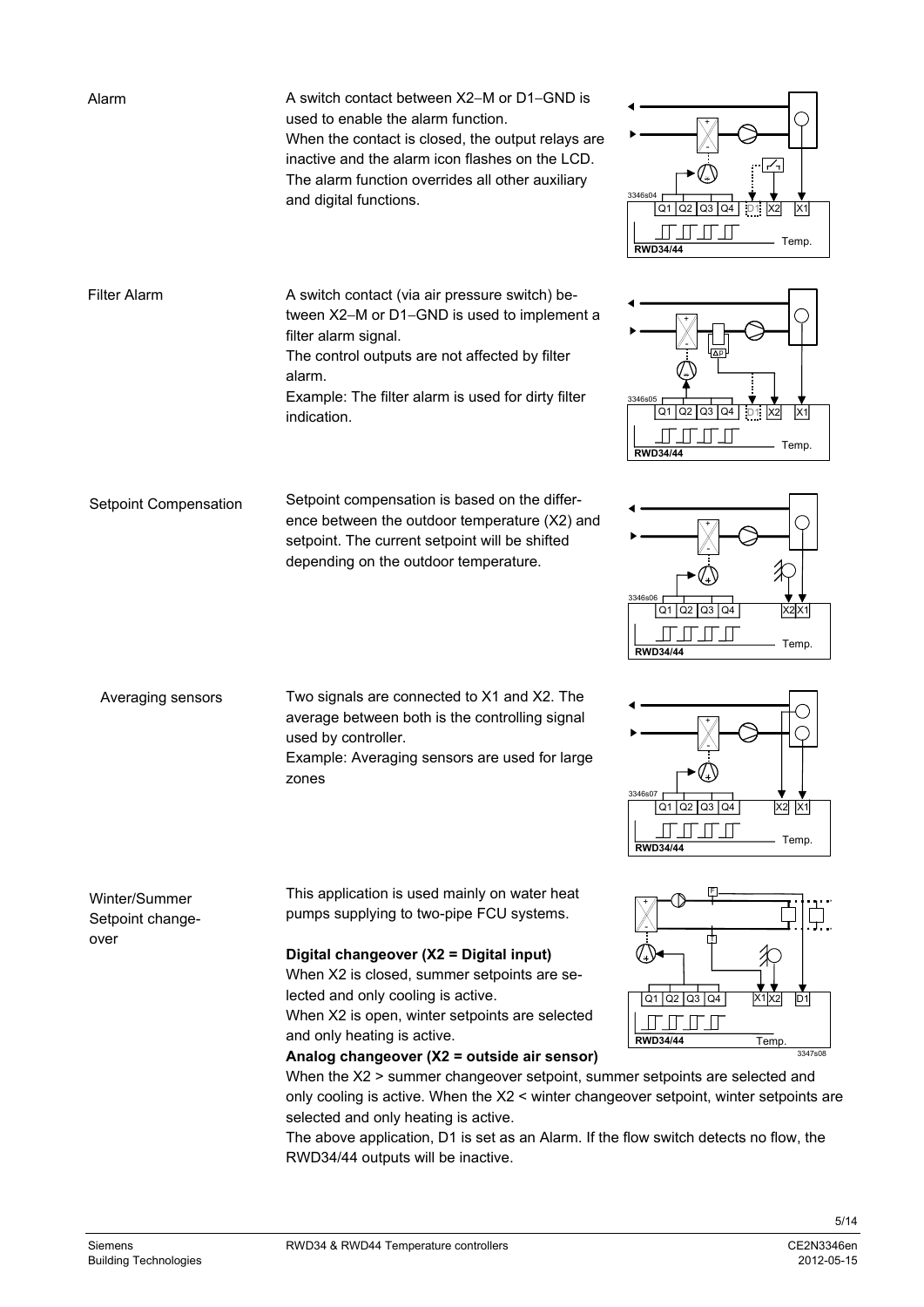Two sensors connected to X1 and X2. A switch on the wall is used to select the controlling sensor. When the switch breaks, the controller selects X1 as the controlling signal. Example: System serving two meeting rooms.

One permanently occupied office and a training room



Main loop active

Two-sensor select

X1 to be 0-10V and X2 to be on/off input.



A contact between terminals D1-M can be used to implement setpoint changeover for day/night operation. When contact is open, the setpoints for day operation is selected. During night mode, the following auxiliary functions are inactive: remote setpoint and setpoint Day/night setpoint

compensation.

3346s11 **RWD34** Q1 Q2 Q3 Q4 D1 X2X1 Temp. + - X2

# **Mechanical Design**

| <b>Housing</b>                                 | The RWD34 and RWD44 controllers are as per DIN 43 880 Gr. 1 requirements.                                                                                                                                                                                                           |
|------------------------------------------------|-------------------------------------------------------------------------------------------------------------------------------------------------------------------------------------------------------------------------------------------------------------------------------------|
| <b>Protective housing</b><br>ARG62.21/ARG62.22 | A protective housing is used to protect the controller when mounted outside a control<br>panel, such as on ducts, walls and in plant rooms. Furthermore, the protective housing<br>prevents inadvertent contact with voltage supplying parts such as the connecting termi-<br>nals. |
|                                                | The RWD34 and RWD44 clip into the protective housing.                                                                                                                                                                                                                               |
|                                                | The cable entries are located at the top and the bottom of the protective housing.                                                                                                                                                                                                  |
|                                                | The front has an opening for the LCD display and the programming buttons.                                                                                                                                                                                                           |
| <b>Mounting options</b>                        | The RWD34 and RWD44 universal controllers can be mounted as follows:                                                                                                                                                                                                                |
|                                                | • In a standard electrical control cabinet as per DIN 43 880<br>• Wall mounted in a protective housing<br>• Front mounting with standard available installation elements                                                                                                            |
| <b>Terminals</b>                               | Plug-in screw terminals                                                                                                                                                                                                                                                             |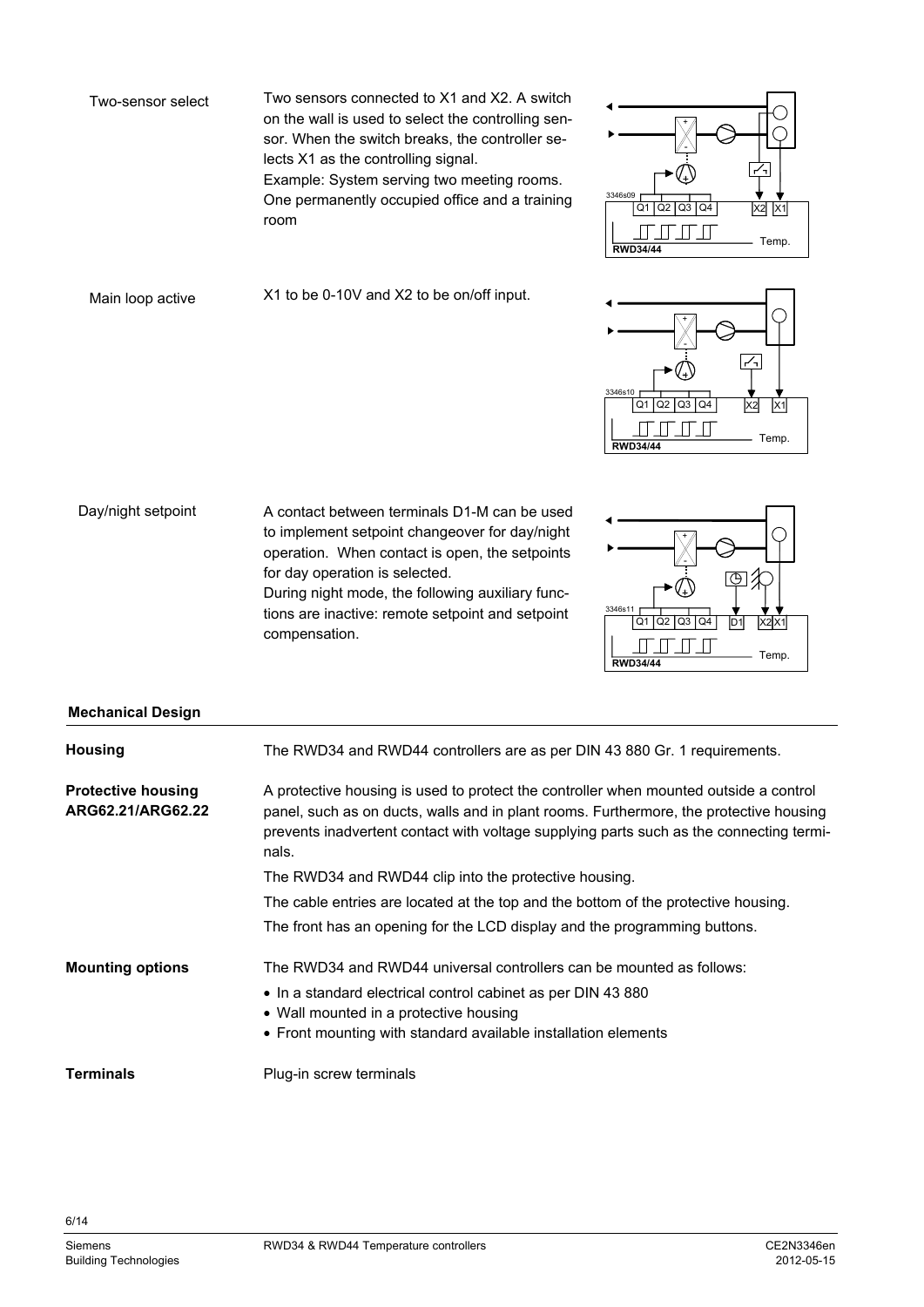# **Operating and display elements**

The RWD34 and RWD44 are operated by the buttons on the controller front. Additional tools are not necessary. A 9-pin port is provided for optional programming via the software tool.



| <b>LCD</b>               | The LCD shows the following information for normal operation:<br>• Current operating values (maximum 4 digits)<br>• Current setpoints (day/night)<br>• Application number<br>• Compressor status<br>• Auxiliary input value                  |
|--------------------------|----------------------------------------------------------------------------------------------------------------------------------------------------------------------------------------------------------------------------------------------|
|                          | • Selected auxiliary function                                                                                                                                                                                                                |
| Operating buttons        | The controller has three operating buttons for the following functions:                                                                                                                                                                      |
| <b>SELECT ●</b>          | The SELECT $\bullet$ button is used to enter or save the value adjustment.                                                                                                                                                                   |
|                          | The $\blacktriangledown$ operating buttons are used for viewing and adjusting parameters.                                                                                                                                                    |
| <b>Parameter setting</b> | To configure the controller, follow the instructions supplied with the controller.                                                                                                                                                           |
| <b>Engineering notes</b> |                                                                                                                                                                                                                                              |
|                          |                                                                                                                                                                                                                                              |
| Intended use             | Use this controller only for applications as described in the description on the title page<br>(bold print) and the section "Use". Additionally, observe all conditions and restrictions<br>imposed in this section and in "Technical data". |
|                          | The sections marked with a warning symbol contain technical safety requirements and<br>restrictions. Observe all of these warnings as they directly relate to the protection of<br>personnel and equipment.                                  |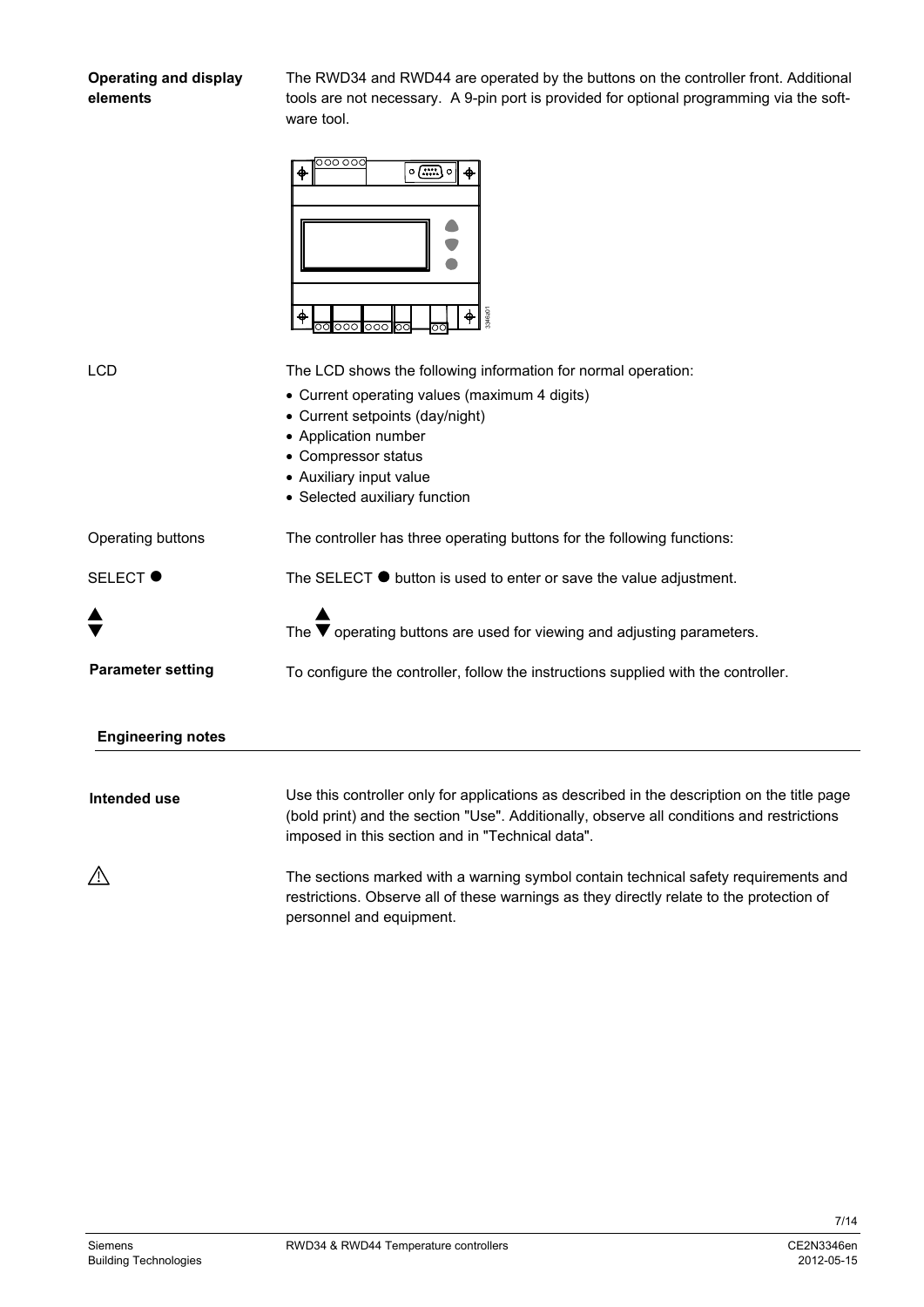The RWD34 and RWD44 controllers can be mounted as follows: Observe all local installation and mounting regulations.

- A On a DIN rail (EN 50 022-35 x 7.5) at least 120 mm long
- B Wall mounted with 2 screws
- C Front mounted using standard elements.
	- e.g. 1x DIN rail 150 mm long
	- 2x hexagonal placeholders 50 mm, washers and screws
- D In the ARG62.21/ARG62.22 protective housing



Standard cables can be used for the controller. However, when mounting in an environment greatly exposed to EMC, use only shielded cables. **Electrical installation** 

- The RWD34 is designed for AC230V operating voltage
- The RWD44 is designed for AC 24 V operating voltage.

The low voltage must comply with the requirements for safety extra-low voltage (SELV) as per EN 60730.

Use safety insulating transformers with double insulation as per EN 60742; they must be designed for 100 % on-time.

When using several transformers in one system, the connection terminals G0 must be galvanically connected.

Supplying voltages above AC 24 V to low voltage connections may damage or destroy the controller or any other connected devices. Additionally, connections to voltages exceeding AC 42 V endanger personnel safety.

#### **Commissioning notes**

A booklet is supplied with the RWD34 and RWD44 controllers for commissioning.

Observe the following:

- The controller must be configured for plant-specific operation using standard application number.
- Plant specific fine tuning can be performed if required (refer to the commissioning booklet).
- Power supply to the controller and the connected devices must be guaranteed
- Values and settings entered remain available even on power failure.

8/14

 $\bigwedge$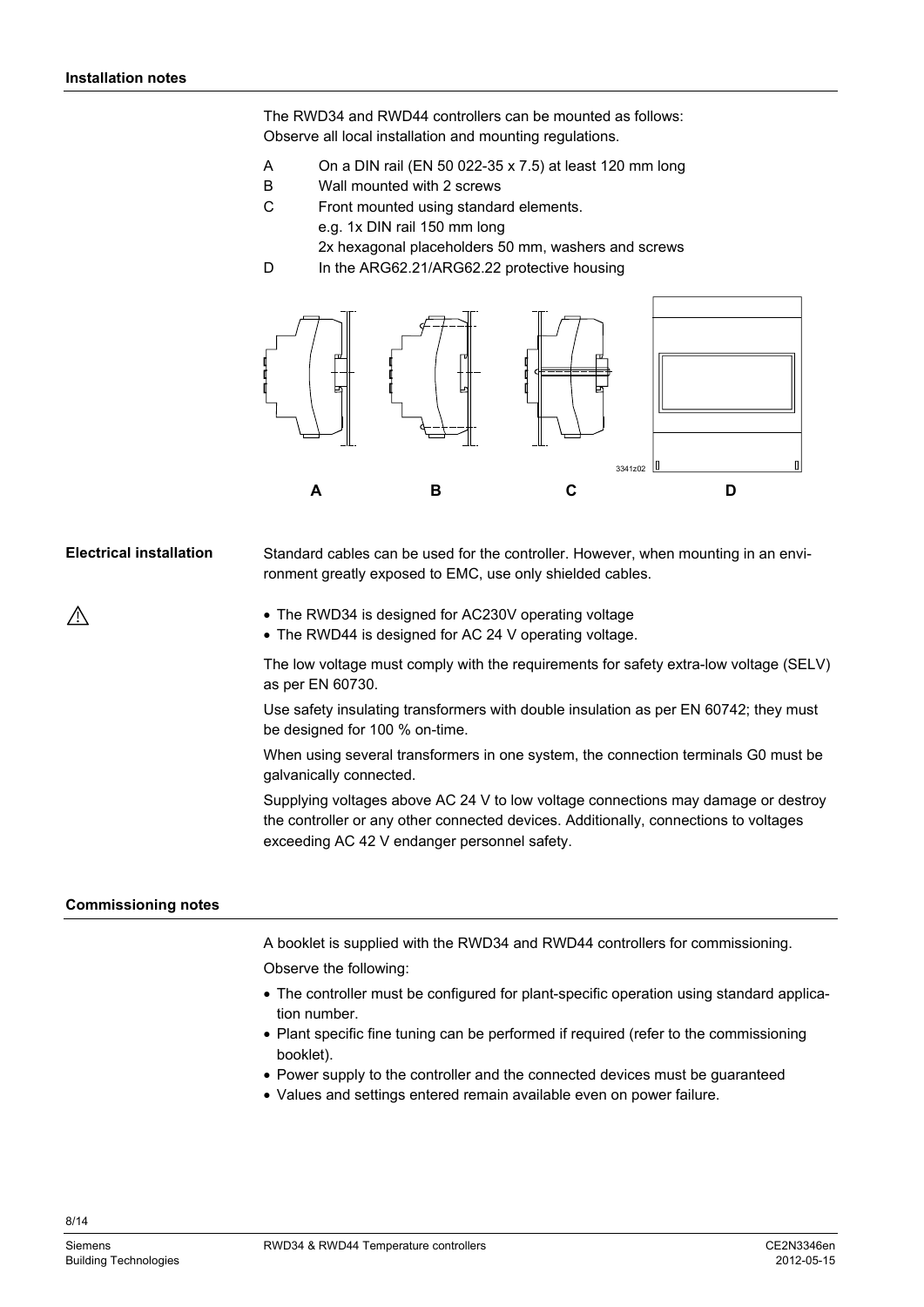**General data** 

| $\sqrt{2}$ Power supply                              | Operating voltage RWD34<br>Operating voltage RWD44<br>Safety extra-low voltage (SELV) as per<br>Frequency RWD34 & RWD44 | AC 230 V +10% -15%<br>AC 24 V $\pm$ 20 %<br>EN 60730<br>50 Hz/60 Hz     |
|------------------------------------------------------|-------------------------------------------------------------------------------------------------------------------------|-------------------------------------------------------------------------|
| Power consumption                                    | RWD34                                                                                                                   | 6 VA                                                                    |
|                                                      | RWD44                                                                                                                   | 4 VA                                                                    |
| <b>LCD</b>                                           | Actual and nominal values                                                                                               | 4 digits                                                                |
| Display resolution for (these                        | Ni 1000 $\Omega$                                                                                                        | 0.5 °C                                                                  |
| values do not relate to the                          | Pt 1000 $\Omega$                                                                                                        | 0.5 °C                                                                  |
| controller accuracy)                                 | Active sensor                                                                                                           | Depends on the setting range                                            |
| Environmental                                        | Transport                                                                                                               | IEC721-3-2                                                              |
| conditions                                           | <b>Climatic conditions</b>                                                                                              | Class 2K3                                                               |
|                                                      | Temperature                                                                                                             | $-25+70$ °C                                                             |
|                                                      | Humidity                                                                                                                | <95 % r.h.                                                              |
|                                                      | <b>Mechanical conditions</b>                                                                                            | Class 2M2                                                               |
| Environmental                                        | Operation                                                                                                               | IEC721-3-3                                                              |
| conditions                                           | <b>Climatic conditions</b>                                                                                              | Class 3K5                                                               |
|                                                      | Temperature                                                                                                             | $0+50 °C$                                                               |
|                                                      | Humidity                                                                                                                | <95 % r.h.                                                              |
| IP code                                              | Housing                                                                                                                 |                                                                         |
|                                                      | Front and with ARG62.21                                                                                                 | IP 30 as per EN 60529                                                   |
|                                                      | Front and with ARG62.22                                                                                                 | IP 30 as per EN 60529                                                   |
| <b>Product standards</b>                             | Automatic electrical controls for                                                                                       |                                                                         |
|                                                      | household and similar use                                                                                               | EN 60730                                                                |
| $CE$ Conformity                                      | In accordance with European Union directives                                                                            |                                                                         |
|                                                      | Electromagnetic compatibility EMC                                                                                       | 89/336 EEC                                                              |
|                                                      | Low voltage directive                                                                                                   | 73/23 EEC                                                               |
|                                                      | Emissions                                                                                                               | EN 50081-1                                                              |
|                                                      | Immunity                                                                                                                | EN 50082-1                                                              |
|                                                      | Safety                                                                                                                  | EN 60730                                                                |
| Other international<br>approval                      |                                                                                                                         | <b>MA74</b>                                                             |
| Terminals                                            | Screw terminals for cables with                                                                                         | min. 0.5 mm dia.<br>max. 2 x 1.5 mm <sup>2</sup> or 2.5 mm <sup>2</sup> |
| Weight without packag-                               | RWD34                                                                                                                   | $0.360$ kg                                                              |
| ing                                                  | RWD44                                                                                                                   | 0.300 kg                                                                |
| Analog inputs X1, X2                                 |                                                                                                                         |                                                                         |
| Ni 1000 $\Omega$ at 0 °C                             | <b>Controller Measuring Range</b>                                                                                       | $-50+150$ °C                                                            |
|                                                      | Max. cable length for dia. 0.6 mm                                                                                       | max. 300 m                                                              |
| Pt 1000 $\Omega$ at 0 °C                             | <b>Controller Measuring Range</b>                                                                                       | $-20+180$ °C                                                            |
|                                                      | Max. cable length for dia. 0.6 mm                                                                                       | max. 300 m                                                              |
| Analog voltages                                      | Range                                                                                                                   | DC 010 V corresponding to<br>adjustable range from -100 to 2400         |
| (for measured variables<br>in °C, % or without unit) |                                                                                                                         | (°C, % or no unit)<br>max. 300 m                                        |
|                                                      |                                                                                                                         |                                                                         |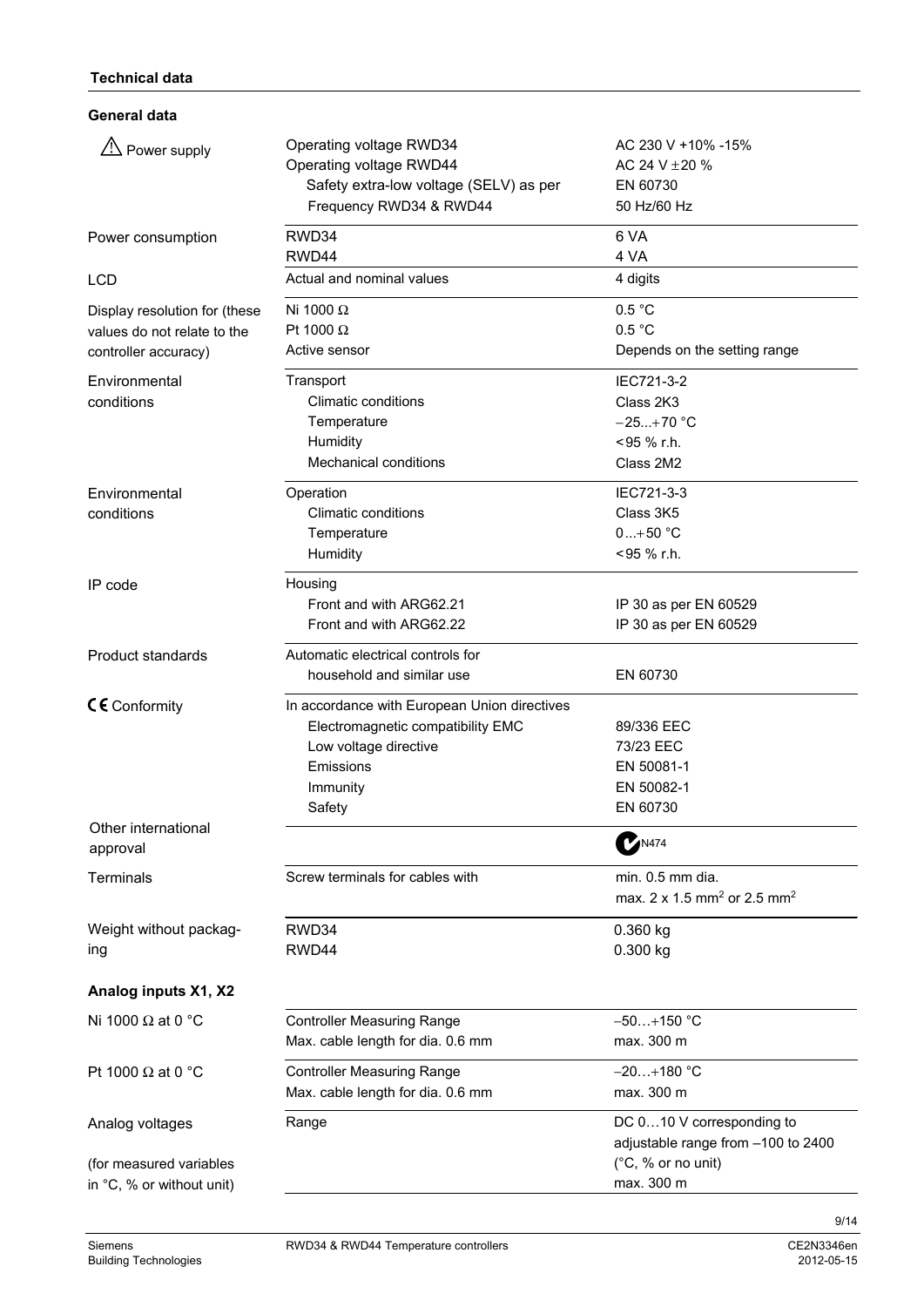|                     | Max. cable length for dia. 0.6 mm         |                                                                                                |  |
|---------------------|-------------------------------------------|------------------------------------------------------------------------------------------------|--|
| Remote setpoints X2 | Range                                     | 01000 $\Omega$ corresponding to adjustable<br>range from $-100$ to 2400 ( $\degree$ C, % or no |  |
|                     | Max. cable length for dia. 0.6 mm         | unit)                                                                                          |  |
|                     |                                           | max. 300 m                                                                                     |  |
| Digital input D1    | Polling voltage for control commands (DM) | DC 15 V                                                                                        |  |
|                     | Current consumption                       | $<$ 15 mA                                                                                      |  |
| Digital outputs Q   | Relay contacts (potential-free)           |                                                                                                |  |
|                     | Voltage                                   | AC 24  230 V                                                                                   |  |
|                     | Maximum rating                            | AC 230 V, 4 A resistive, 3 A ind. (per<br>relay terminal)                                      |  |
|                     |                                           | DC 30 V, 4 A                                                                                   |  |
|                     | Minimum rating                            | AC 19.2 V, 20 mA                                                                               |  |
|                     |                                           | DC 5 V, 100 mA                                                                                 |  |

## **Diagrams**

# Internal Diagram



| D <sub>1</sub> | Digital Input                                                                 |
|----------------|-------------------------------------------------------------------------------|
| G, G0          | AC24V supply                                                                  |
|                | (A) SELV AC 24 V Power supply)                                                |
| L, N           | AC230 V supply                                                                |
| м              | Ground (G0) for signal inputs and universal inputs                            |
| Q              | Relay outputs, various voltages permissible                                   |
| X1             | Signal input (main input: Ni 1000, Pt 1000 and DC0 10 V)                      |
| X <sub>2</sub> | Signal input (aux. Input: Ni 1000, Pt 1000, DC0 10 V and remote setting unit) |
| Tool           | communication port with PC (9-pin plug)                                       |
|                |                                                                               |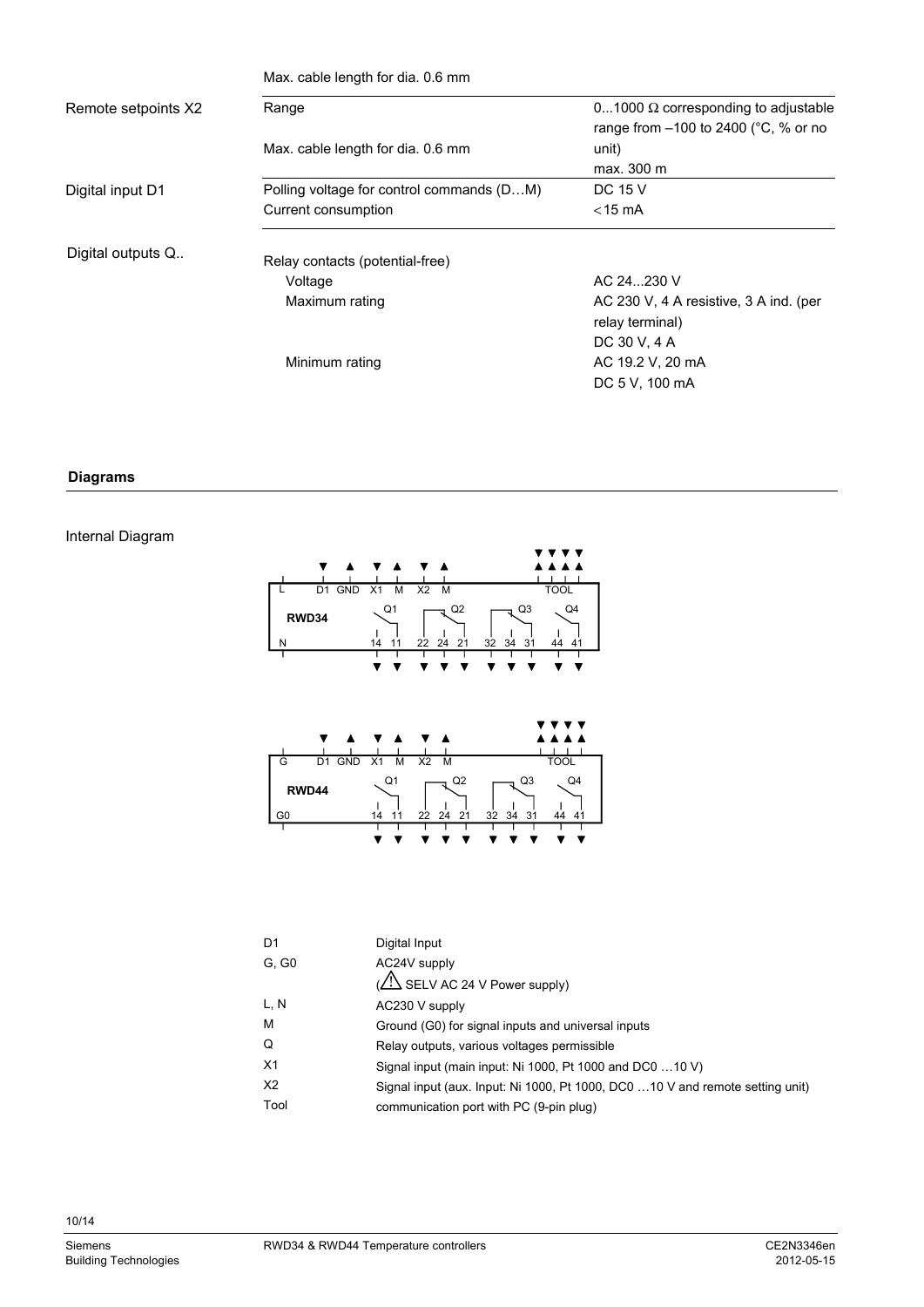

| 3-stage compressor |     |
|--------------------|-----|
| Annlications #20   | #39 |



| CR <sub>1</sub>                 | Compressor 1                                                |
|---------------------------------|-------------------------------------------------------------|
| CR <sub>2</sub>                 | Compressor 2                                                |
| CR <sub>3</sub>                 | Compressor 3                                                |
| RV                              | Reversing valve relay                                       |
| H <sub>1</sub> , H <sub>2</sub> | Heat 1 & Heat 2                                             |
| C <sub>1</sub> , C <sub>2</sub> | Cool 1 & Cool 2                                             |
| X1                              | Main temperature sensor                                     |
| X2                              | Auxiliary sensor & switch                                   |
| X <sub>3</sub>                  | Outside air sensor or 2 <sup>nd</sup> loop universal sensor |
| S <sub>1</sub>                  | Switch or time clock                                        |
| РC                              | Personal computer                                           |
|                                 |                                                             |

Note: For a single compressor, CR2 &CR3 are not connected. For a dual compressor, CR3 is not connected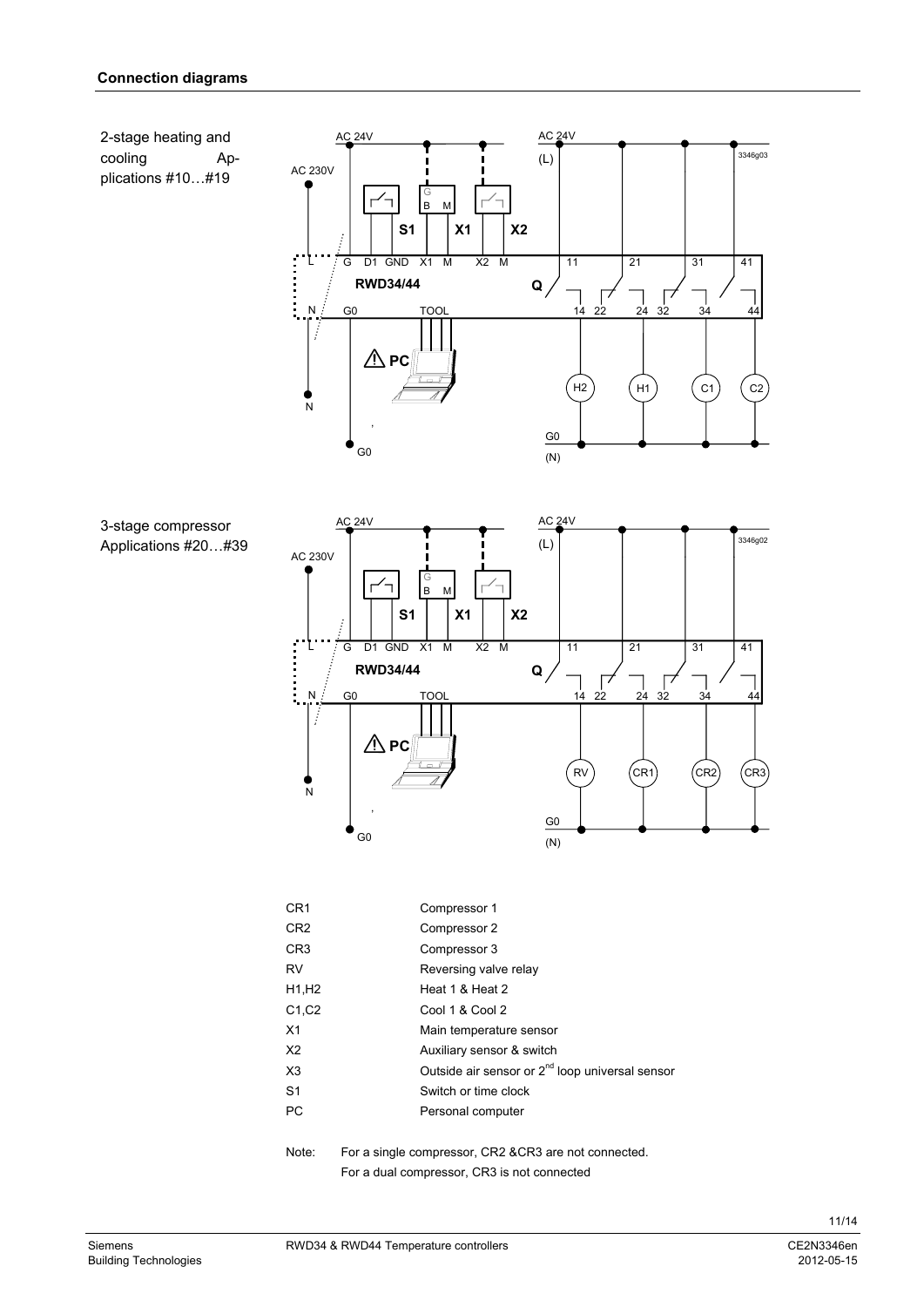

**ARG62.21** 





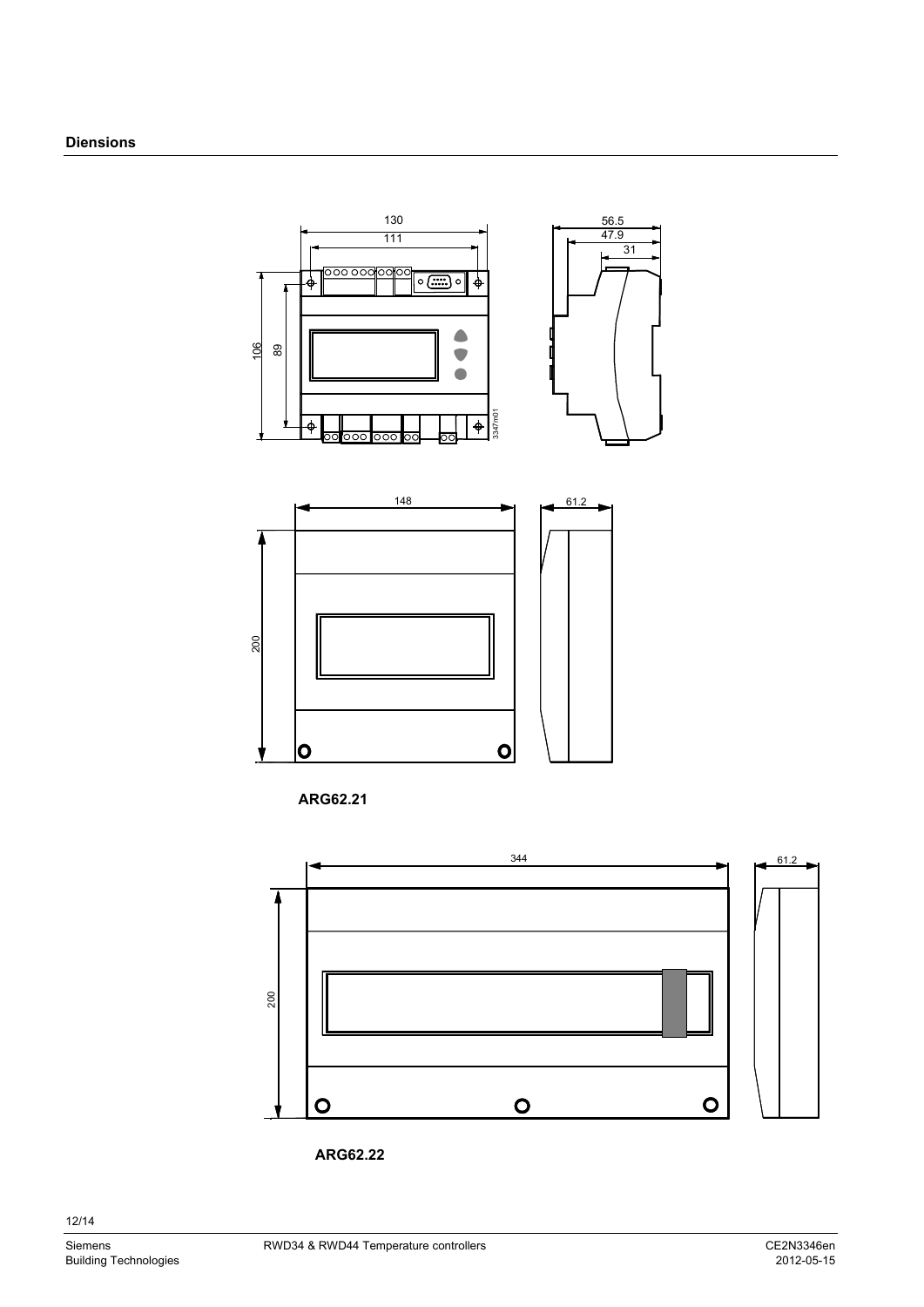|                                                                                                   | <b>Main Loop</b> |                       |                        |  |  |  |  |
|---------------------------------------------------------------------------------------------------|------------------|-----------------------|------------------------|--|--|--|--|
| $H =$ heating<br>$C =$ Cooling<br>$Cr = Compression$<br>$RV =$ Reversing valve<br>$Eco = Economy$ |                  | <b>RV</b>             | RV                     |  |  |  |  |
| <b>Auxiliary Loop</b>                                                                             | #1x (2H & 2C)    | $#2x (3Cr + RV cool)$ | $# 3x (3Cr + RV heat)$ |  |  |  |  |
| $#x0$ (Standby)                                                                                   | #10*             | #20                   | #30                    |  |  |  |  |
| #x1 (Remote setpoint)                                                                             | #11              | #21                   | #31                    |  |  |  |  |
| #x2 (Alarm)                                                                                       | #12              | #22                   | #32                    |  |  |  |  |
| #x3 (Filter Alarm)                                                                                | #13              | #23                   | #33                    |  |  |  |  |
| #x4 (Comp. Shift)                                                                                 | #14              | #24                   | #34                    |  |  |  |  |
| #x5 (Avg X1, X2)                                                                                  | #15              | #25                   | #35                    |  |  |  |  |
| #x6 (Win/Sum digital)                                                                             | #16              | #26                   | #36                    |  |  |  |  |
| #x7 (Win/Sum analog)                                                                              | #17              | #27                   | #37                    |  |  |  |  |
| #x8 (Sensor Select)                                                                               | #18              | #28                   | #38                    |  |  |  |  |
| #x9 (Active input)                                                                                | #19              | #29                   | #39                    |  |  |  |  |

\*: Application 10 is configured as default application in production line already. All default parameters setting will be lost if you change the application number.

Default parameter setting for application 10 in factory is:

| -Parameter Setting 2 (PS 2) -- Defining Unit X1 and X2<br>Unit setting                                                           | с<br>✓                                 |                        |                             |                 |  |  |  |
|----------------------------------------------------------------------------------------------------------------------------------|----------------------------------------|------------------------|-----------------------------|-----------------|--|--|--|
|                                                                                                                                  | X <sub>1</sub>                         |                        | X2                          |                 |  |  |  |
| Sensor function                                                                                                                  | main                                   | On/Off                 |                             |                 |  |  |  |
| Sensor type                                                                                                                      | Ni 1000 ohm<br>٨                       |                        |                             |                 |  |  |  |
| Calibration offset $\land$ X                                                                                                     | 0 K<br>Y                               |                        |                             |                 |  |  |  |
| Sensor range low                                                                                                                 | $-50C$<br>V                            |                        |                             |                 |  |  |  |
| Sensor range high                                                                                                                | 150 C<br>Y                             |                        |                             |                 |  |  |  |
| -Parameter Setting 4 (PS 4) -- Main Control Loop Setting<br>C <sub>2</sub><br>H <sub>2</sub><br>H <sub>1</sub><br>C <sub>1</sub> |                                        |                        |                             |                 |  |  |  |
| <b>SD</b>                                                                                                                        | 1 K<br>V                               | 1 K<br>☑               | 1 K<br>⊻                    | 1 K<br>✔        |  |  |  |
| Min ON time                                                                                                                      | 0 s<br>N                               | 0 s<br>⊻               | ⊻<br>0 s                    | ✓<br>0 s        |  |  |  |
| Min OFF time                                                                                                                     | 60 s<br>✓                              | 60 s<br>✓              | 60 s<br>⊽                   | 60 s<br>✓       |  |  |  |
| Time Delay for next stage ON                                                                                                     |                                        | 30 <sub>s</sub><br>☑   |                             |                 |  |  |  |
| Time Delay from heat <=> cool                                                                                                    |                                        | ✓<br>120 <sub>s</sub>  |                             |                 |  |  |  |
| -Parameter Setting 5 (PS 5) -- Setpoint Set up                                                                                   |                                        |                        |                             |                 |  |  |  |
| Day Setpoint                                                                                                                     | H <sub>2</sub><br>20 C<br>$\checkmark$ | <b>H1</b><br>21 C<br>⊻ | C <sub>1</sub><br>23 C<br>◡ | C2<br>24 C<br>Y |  |  |  |
| <b>Night Setpoint</b>                                                                                                            | ♦<br>14 C                              | ☑<br>15 <sub>C</sub>   | ⊽<br>29 C                   | 30 C<br>V       |  |  |  |
| -Parameter Setting 3 (PS 3) -- Auxiliary Function                                                                                |                                        |                        |                             |                 |  |  |  |
| D1 function                                                                                                                      | Day/Night $\vee$                       |                        |                             |                 |  |  |  |
|                                                                                                                                  |                                        |                        |                             |                 |  |  |  |
|                                                                                                                                  |                                        |                        |                             |                 |  |  |  |
|                                                                                                                                  |                                        |                        |                             |                 |  |  |  |